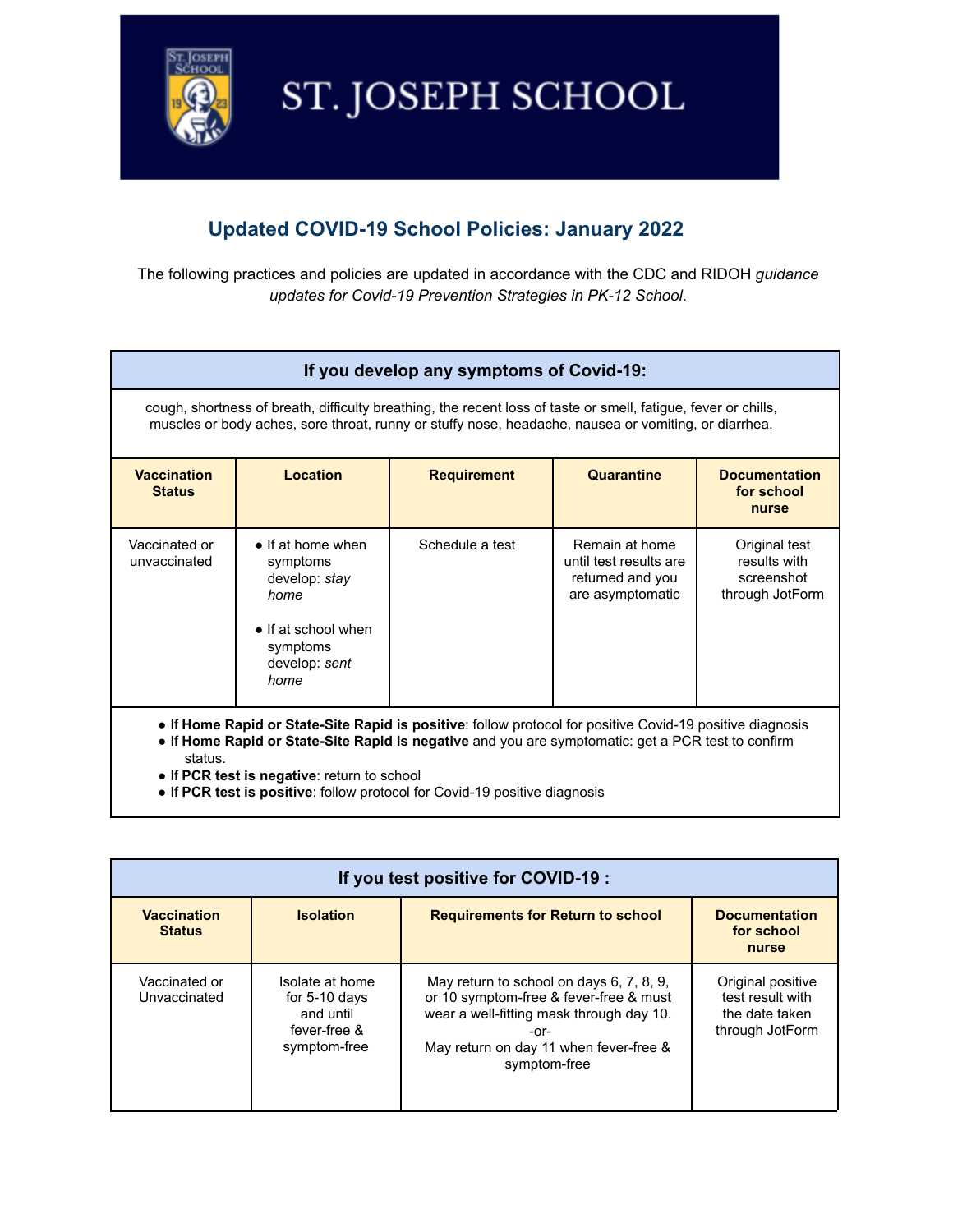| If you have been identified as a close contact: |                                                                                                                                                                                 |                                                                                                                                                                                                                                                                                 |                                                                                    |  |  |
|-------------------------------------------------|---------------------------------------------------------------------------------------------------------------------------------------------------------------------------------|---------------------------------------------------------------------------------------------------------------------------------------------------------------------------------------------------------------------------------------------------------------------------------|------------------------------------------------------------------------------------|--|--|
| <b>Vaccination Status</b>                       | <b>Location of Contact</b>                                                                                                                                                      | Quarantine                                                                                                                                                                                                                                                                      | <b>Actions</b>                                                                     |  |  |
| Unvaccinated                                    | <b>Household Contact:</b><br>Someone you live<br>with has tested<br>positive.                                                                                                   | You must remain at home during 5<br>days of isolation of the positive<br>household member and then remain<br>home an additional 5 days of<br>quarantine to monitor for symptoms.                                                                                                | <b>Monitor for</b><br>symptoms for 10<br>days. Test if any<br>symptoms develop.    |  |  |
| Vaccinated                                      | <b>Household Contact:</b><br>Someone you live<br>with has tested<br>positive.                                                                                                   | You may remain in school as long<br>as symptom-free, properly wear a<br>well-fitted mask at all times when<br>around others, and monitor for<br>symptoms for 10 days.                                                                                                           | <b>Monitor for</b><br>symptoms for 10<br>days. Test if any<br>symptoms<br>develop. |  |  |
| Unvaccinated                                    | <b>At School:</b><br>deemed a close<br>contact because of<br>exposure at school.                                                                                                | You are quarantined from<br>participating in outside-of-school<br>activities/gatherings for 10 days but<br>may remain in school under monitor<br>to stay, attest daily as symptom-free<br>& properly wear a well-fitted mask at<br>all times when around others for 10<br>days. | <b>Monitor</b> for<br>symptoms for 10<br>days. Test if any<br>symptoms develop.    |  |  |
| Vaccinated                                      | <b>At School:</b><br>deemed a close<br>contact because of<br>exposure at school.                                                                                                | You are not quarantined and may<br>remain in school as long as<br>symptom-free, monitor for symptoms<br>& properly wear a well-fitting mask<br>at all times when around others for<br>10 days.                                                                                  | <b>Monitor</b> for<br>symptoms for 10<br>days. Test if any<br>symptoms develop.    |  |  |
| Unvaccinated                                    | <b>Outside of</b><br>School:<br>deemed a close<br>contact because of<br>exposure outside<br>0f<br>school/household<br>(social gathering,<br>non-school sports<br>team/activity) | You must remain at home during 5<br>days of quarantine to monitor for<br>symptoms.<br>Return to school on day 6 with no<br>symptoms while monitoring for<br>symptoms & properly wearing a<br>well-fitted mask at all times when<br>around others until day 10.                  | Monitor for<br>symptoms for 10<br>days. Test if any<br>symptoms develop.           |  |  |
| Vaccinated                                      | <b>Outside of</b><br>School:<br>deemed a close<br>contact because of<br>exposure outside<br>οf<br>school/household<br>(social gathering,<br>non-school sports<br>team/activity) | You are not quarantined and may<br>remain in school as long as<br>symptom-free, monitor for symptoms<br>& properly wear a well-fitting mask<br>at all times when around others for<br>10 days.                                                                                  | Monitor for<br>symptoms for 10<br>days. Test if any<br>symptoms develop.           |  |  |